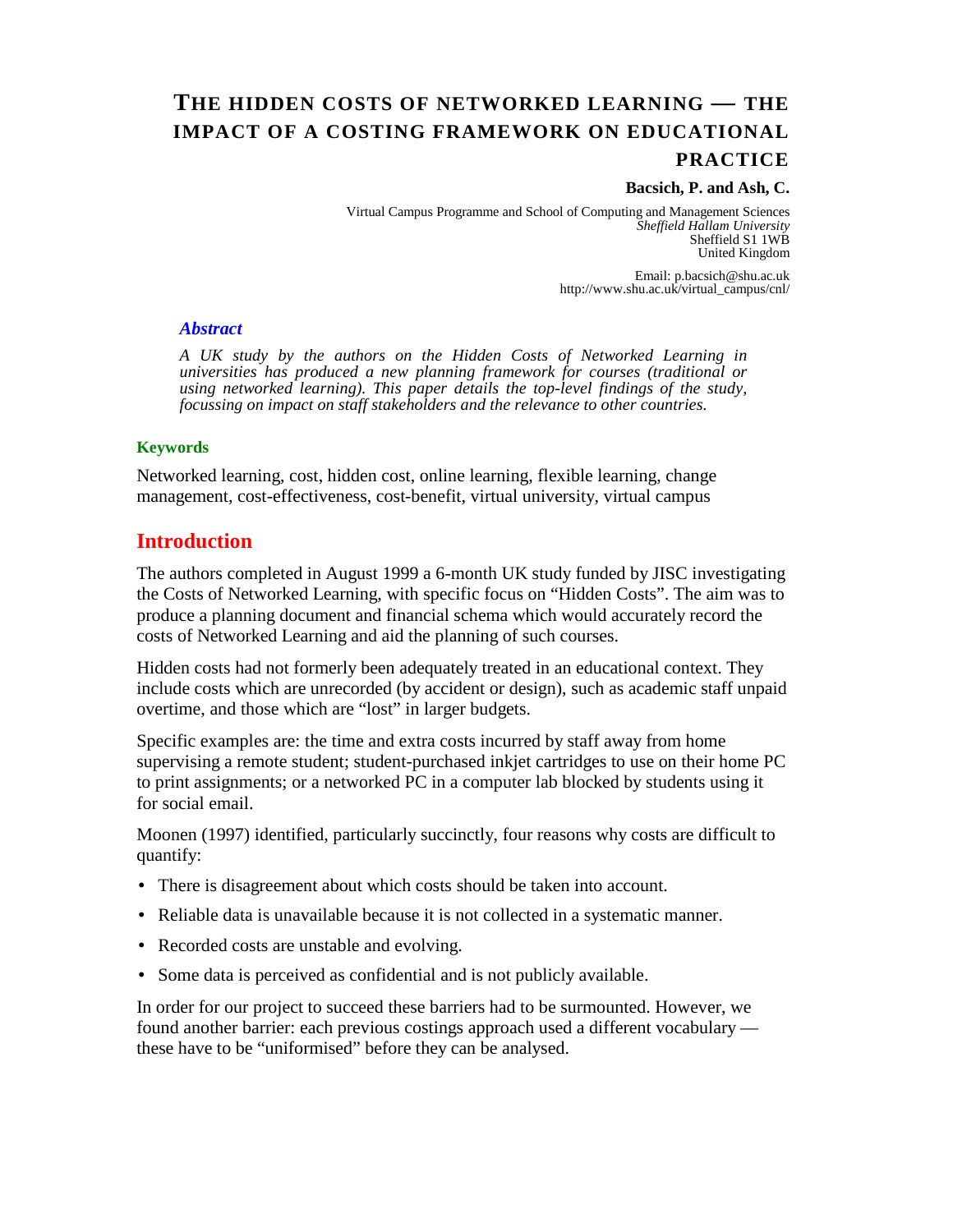Our study has come at a crucial moment in the UK. There has been much concern from funders of Higher Education about how funding is spent and how the quality of teaching and learning can be maintained while student numbers steadily increase, as the proportion of Lifelong Learning students grows, and funding per student decreases. In particular the Funding Councils commissioned a report from the Joint Costings and Pricing Steering Group (JCPSG 199b), which builds upon the KPMG (1997) work.

## *A note on terminology*

We take the phrase 'Networked Learning' to be synonymous with 'Online Learning', 'Technology Enhanced Learning', etc.

# **Methodology**

Our methodology had four main components:

- a detailed literature review of over 100 sources
- a sectoral survey to gain an overview of the extent of Networked Learning in UK universities and the costing issues raised
- case studies based on interviews of key staff at seven universities
- a small survey of the student-perceived costs of Networked Learning.

# **Conclusions from the process**

## *Top-level conclusion*

In order to understand the "true" costs of Networked Learning, the only way forward is to have a framework using which one can understand the costs of teaching and learning, subsumed within the costs of universities, subsumed within the costs falling on all stakeholders.

## *Literature search*

Earlier UK work on costing innovative learning systems in Higher Education was found to be of little use. Work on costs of IT in HE was more helpful. Some "whole campus" costing models (Jewett 1998) were intellectually stimulating but of little practical value. General costing work, such as the KPMG Costings Guidelines (KPMG 1997) and the JCPSG tutorial (1999a) was very helpful. The Flashlight work (Ehrmann 1999) on costing was very relevant, even though the conceptual structure and vocabulary was very US-based. The literature from the training field (Crabb 1990; Hunt & Clarke 1997) is highly relevant to the issues for universities.

*Sectoral survey*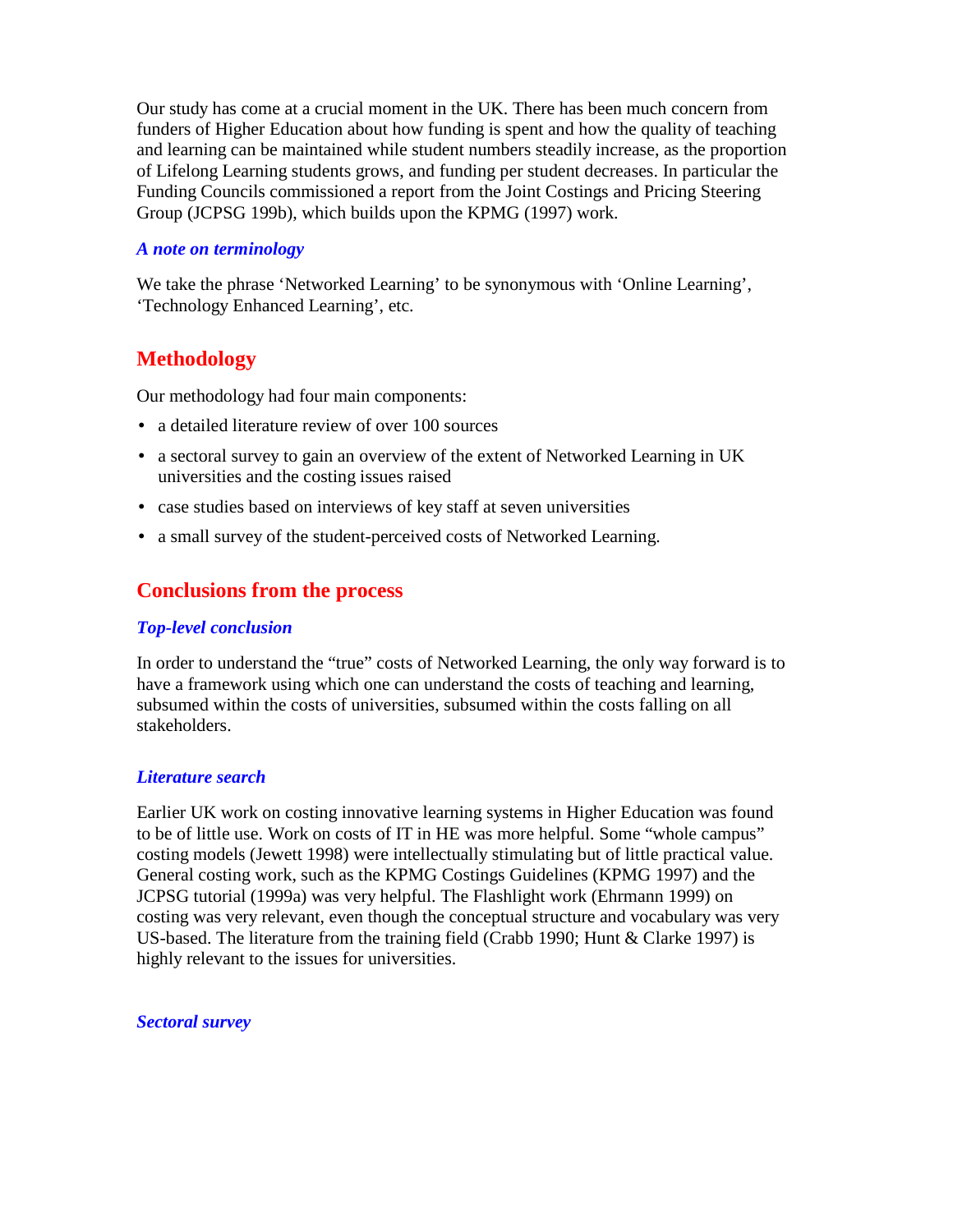The sectoral survey established that the costs of Networked Learning (overt and hidden) are little considered at present. There is no accepted approach towards what should be costed and how it should be done. Costing at an "activities" level was not done at present but was generally accepted as something that would need to be done in the near future but under what categories, at what level and by which methodology remained unclear.

### *Case Studies*

From the survey returns six universities were chosen to represent the sector, plus Sheffield Hallam University. These universities were at varying stages of introducing innovative learning systems and represented both old and new universities across the country. The Study Team interviewed senior level managers down to working academics over a two-day period.

We found that where Networked Learning is taking place, it is mainly instigated and delivered by a small number of enthusiasts. Networked Learning is becoming more widely accepted by students and more utilised by staff. In most cases these small pockets of innovation in Teaching and Learning were beginning to influence other staff members. Universities are moving towards Networked Learning for very similar reasons, such as improving quality and access without increasing the costs to the university. On the whole the view was (in our view, an old-fashioned one) that Networked Learning has the potential to enhance the learning experience but only if embedded into existing paradigms not as a replacement of undergraduate teaching. However, cost analysis of Networked Learning is not currently on university agendas (although universities are aware that overall cost analysis is firmly on the Funding Councils' agendas).

## **Barriers**

### *Barriers to Networked Learning*

Despite a generally positive feeling, there were many forces said to be inhibiting the wider introduction of Networked Learning activities. Using Lewin's Force-field Analysis, of driving and restraining forces (Lewin 1951), we identified eight main restraining forces. Interestingly, none were directly to do with costing methods, but several were implicitly dependent on costing issues. For details see Ash and Bacsich (1999).

#### *Barriers to costing*

A general move towards costing activities was thought to be a good idea. But both the survey and site visits confirmed that there are organisational barriers to accurate costing. The main ones are:

• the reluctance (from academics, management and administration) to consider any form of time sheet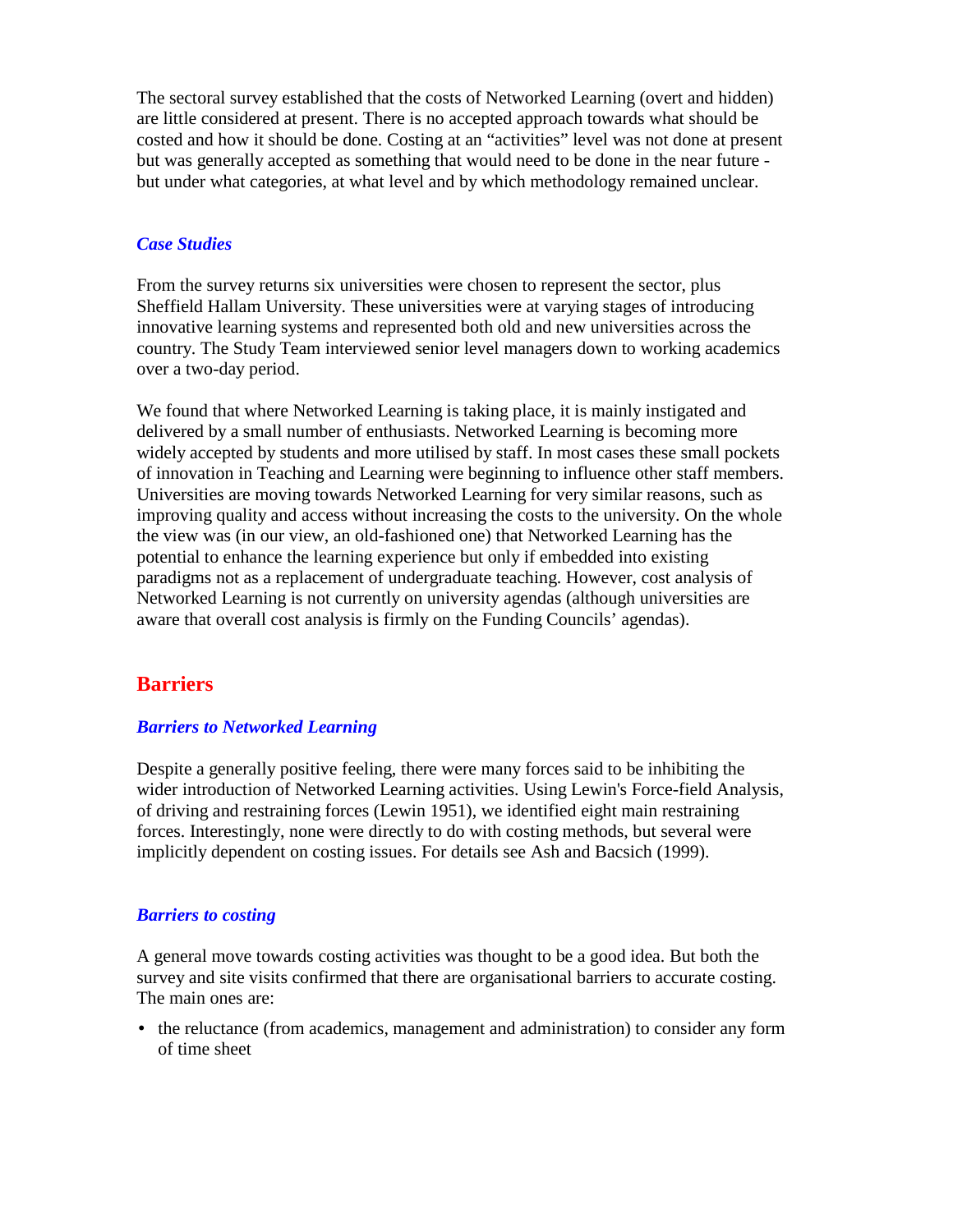- reluctance (from management) to acknowledge that staff work "overtime"
- the inconsistency and non-granularity of internal accounting
- worries about Activity Based Costing all universities stated quite categorically that their financial regimes would not adapt to an Activity Based Costing framework (this was before the recent JCSPG report was released).

Three other smaller barriers raised were:

- "cost of costing" issue
- "cost of having done the costing" that is, once the costs were identified universities would be forced to deal with them and this in itself would be costly
- inhibition of innovation if costs become known "academics do not want to know how much their teaching costs".

The key, stated one Deputy Head of Finance, was to strike a balance and provide value for money, pointing out that a danger of such exercises was to know the "cost of everything and the value of nothing".

## **Planning document and financial schema**

We have proposed (JISC 1999) a Planning Document and Financial Schema as follows:

- 1. It can operate at the level of a whole university; a department or faculty; a course; or a unit (module) within a course.
- 2. It takes account of the costs incurred (or saved) by the additional stakeholders in the learning process other than the university - in other words, it does not treat the university as a closed system. The three Primary Stakeholders are the University, Staff and Students.
- 3. It is based on Activity Based Costing, now increasingly common in industry (Cokins 1996). Our approach follows KPMG (1997) work, with modifications in the light of Flashlight (Ehrmann 1999) and the distance education theorists, especially Rumble (1997).
- 4. It takes account of the division of academic time into Research, Teaching and Other (including administration). There are some detailed issues on classification but in general terms we recommend following the guidelines from KPMG (1997) and JCPSG (1999b).
- 5. It takes account of the Activities *within* the course development process and proposes a model for these, the 3-phase model, if there is no existing model relevant. The 3-phase Course Life Cycle model involves all stakeholders.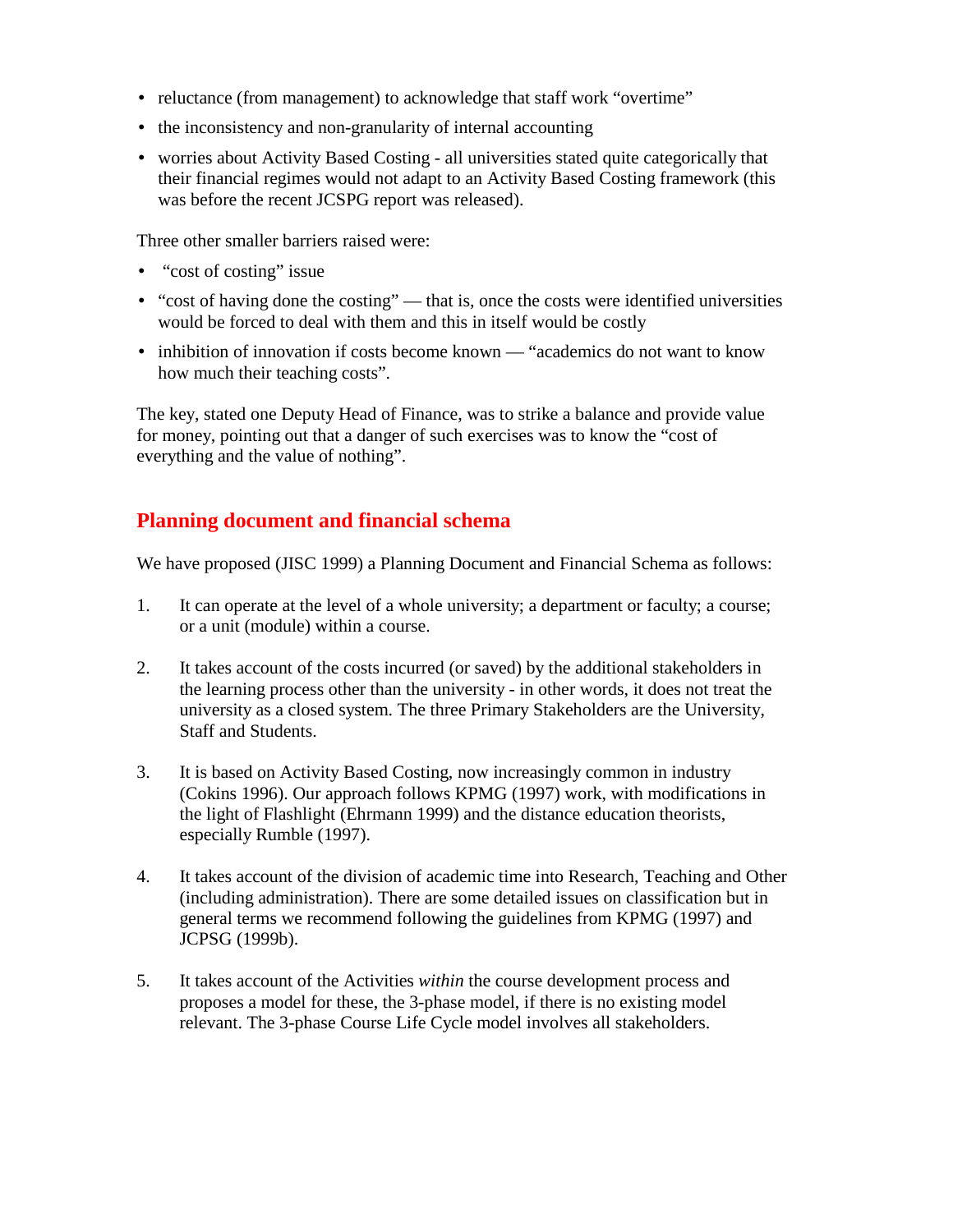- 6. It is flexible in terms of allocation of overheads, with an orientation to overheads based on actual usage rather than estimation.
- 7. It requires some kind of recording of academic effort spent on activities. JCPSG (1999b) and the results of our survey outline some of the problems with this.
- 8. The planning aspects are based on HEFCE (1999) work, but with the vocabulary changed to reflect course development issues. Adapting the HEFCE text turns out to be quite easy.

### *Some caveats*

Though it is possible to propose the nucleus of a Planning Document and Financial Schema in six months, further development, consultation and testing will be needed to prove its viability and worth.

Conventional teaching and learning must also be costed by the same methodology as we have proposed, in order for comparisons of the costs and benefits to be drawn.

There is a need to locate and evaluate finance software suitable for the "new era" of Activity Based Costing in universities. Standard spreadsheets are not likely to cope with the complexity.

## *The Course Life Cycle model*

Where universities do not have their own course life cycle model, and few do, we recommend the adoption of the following 3-phase model:

- 1. Planning & Development
- 2. Production & Delivery
- 3. Maintenance & Evaluation.

This model evolved after much hard work and discussion on the number and subcomponents of phases. It has been checked against the educational literature including Bates (1995) and Daniel (1996) and some test scenarios. It follows classic course planning frameworks from the distance education sector but also incorporates in a more visible way than usual in such literature the need for Quality Assurance and Course **Maintenance** 

To reassure the distance education theorists worried about dominance by the conventional sector, Table 1 gives an example of the model as it applies to distance education. The scenario is taken from the project's Final Report (JISC 1999).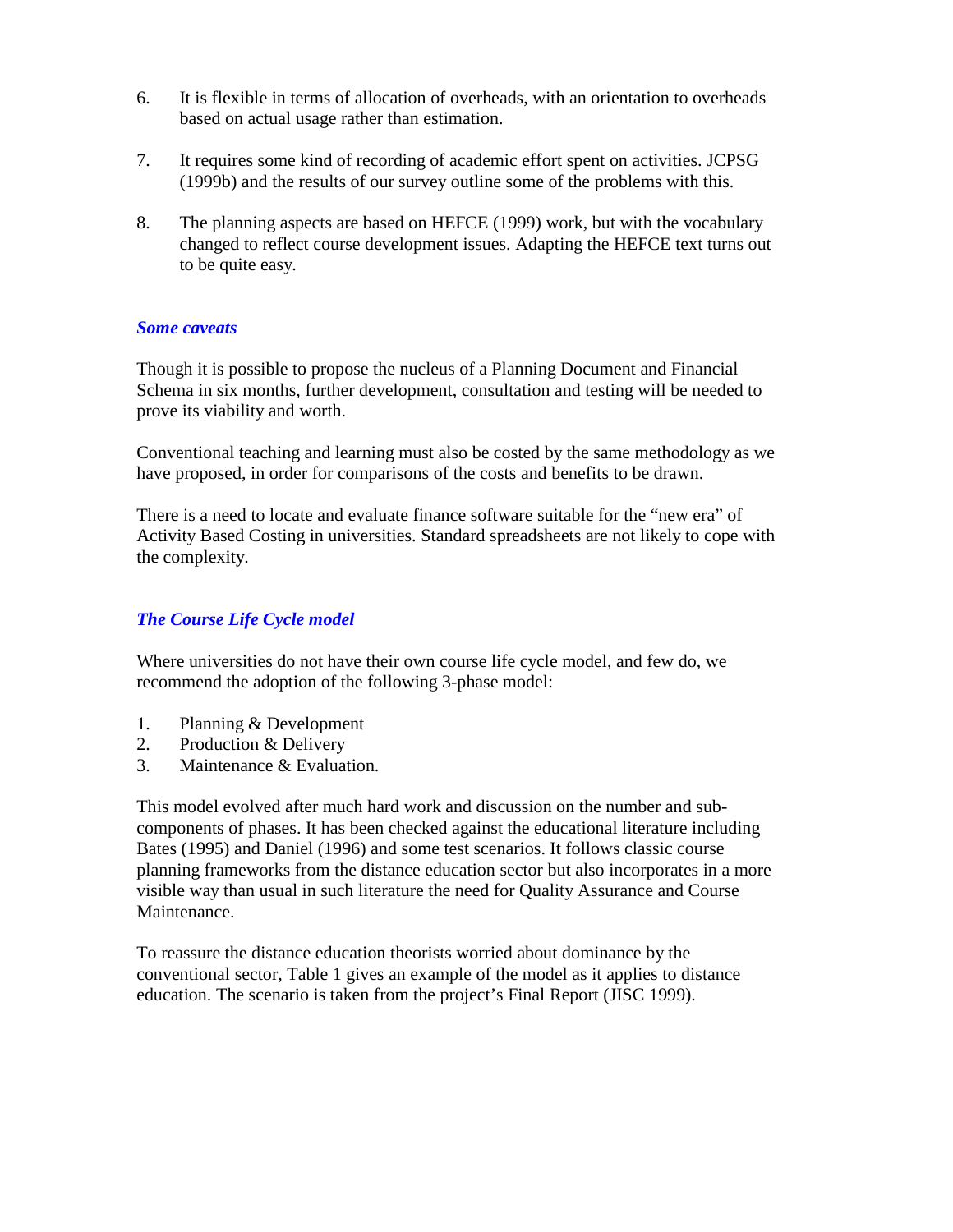**Table 1:** Activity Based Model of a distance education course (*Dr Birtwright is the Course Team Chair of the Course Team for the new Open University course on Post-Deconstructionism. This is a course with 8 TV programmes and an optional CD-ROM thanks to a generous US grant.*)

| Phase                            | Types of task                                                                                                                                                                                                                                                                                                                  |
|----------------------------------|--------------------------------------------------------------------------------------------------------------------------------------------------------------------------------------------------------------------------------------------------------------------------------------------------------------------------------|
| Planning $\&$<br>Developme<br>nt | (Team effort.) Review related work. Write course units and related print<br>material, work with BBC on TV programmes, acquire content for CD-<br>ROM. End up with an electronic master copy of all the course units,<br>videotapes of each TV programme, and 600 Mb of data on hard disc<br>ready to be pressed on the CD-ROM. |
| Production &<br>Delivery         | Print and post course units and all supplementary material. Broadcast the TV<br>programmes, send CD-ROM to pressing plant and post to students.                                                                                                                                                                                |
| Maintenance &<br>Evaluation      | US funders require a full evaluation by educational technologists.<br>Online version of the course must be delivered in two years time for global<br>market - must transform course material to Web format and set up<br>computer conferences, using the OU's existing conferencing system.                                    |

# **Impact on stakeholders**

In this section we go beyond what was done in the JISC study and raise the issues of how the staff stakeholders in the Higher Education sector are likely to react to our proposals (which, at the time of writing, are not yet public). Views of students will be covered in other work.

## *Top management*

We can regard institutional views as coming from the top management that we interviewed — Pro-Vice Chancellors, Director of Computing, Head of the Library, etc.

Most interviewees believed that costing Networked Learning was a positive activity they believed that more investment in this area was needed but were unwilling to fund this when the monies can so easily be spent elsewhere. A costing methodology would help to track the costs of learning, both conventional and innovative, and encourage the correct allocation of costs. It would make departments more aware of the costs of both conventional and networked approaches and allow departments to set their own agendas in this area.

However, top management felt that the lack of take-up of Networked Learning is not just to do with costing — more compelling pedagogical evidence for the benefits of Networked Learning was badly needed before strategic moves towards Networked Learning could be taken. Notwithstanding this, we expect top management to accept our approach, especially since it is so consistent with recent JCPSG and HEFCE proposals in the more general area of university finance and planning.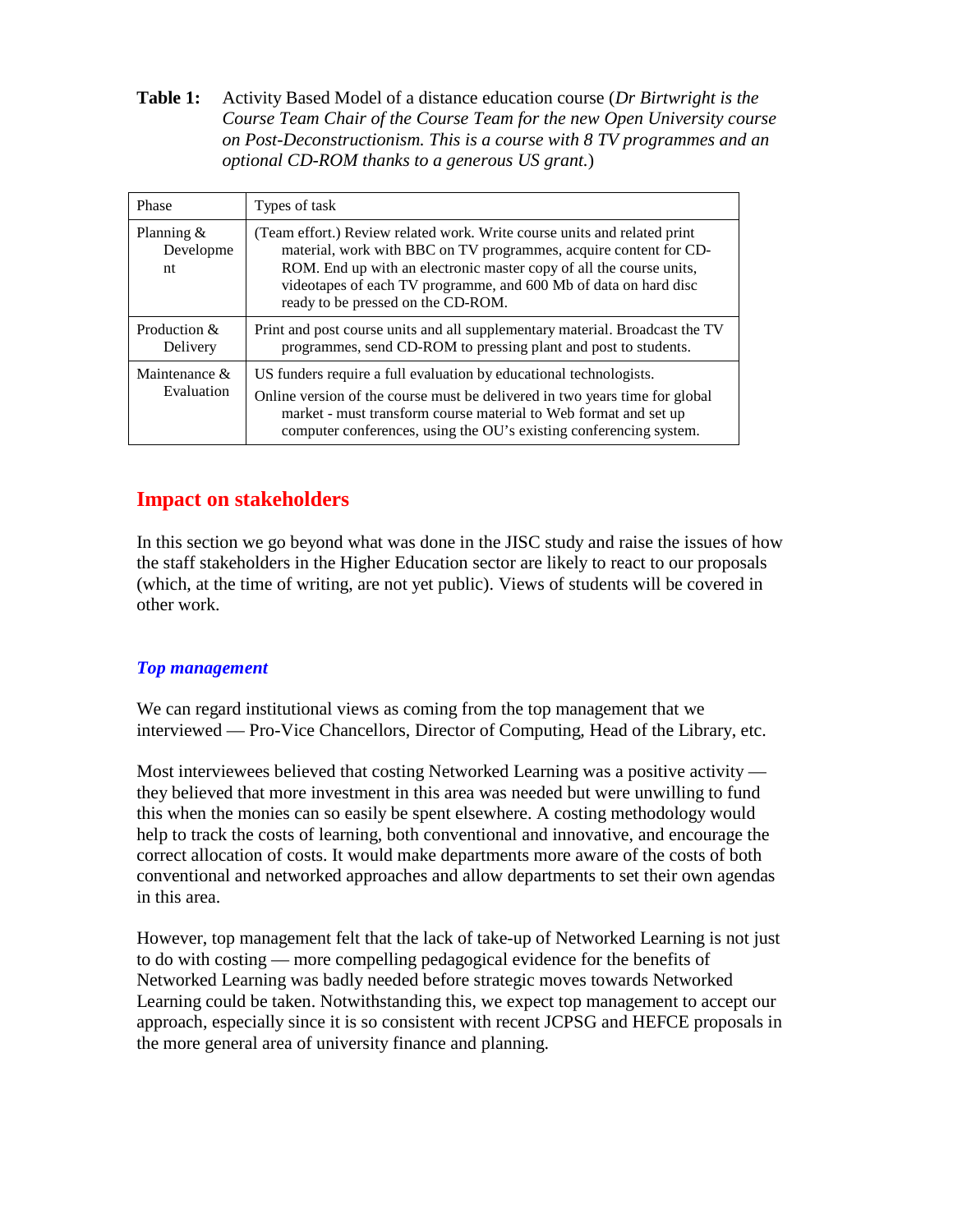## *Academic staff*

The study has uncovered the costs being absorbed by academic staff, which were previously hidden. Staff consumables costs, overtime and development time were highlighted as issues in need of redress.

Staff interviewed said that considerable costs are off-loaded onto staff, most of whom have purchased a home computer, and regularly pay for Internet connect time and for colour printing consumables. Between 20% and 90% of staff were thought to have PCs at home and use them for work. The reasons given were to extend "working hours" to incorporate marking, the development of new materials, and general office administration, all of which were said to have increased dramatically over the years.

Time was considered to be a major cost item as far as staff were concerned. There was a lack of time for staff training and development of materials. There was also a lack of recognition that these were activities that needed extra time aside from current teaching and research. Staff in one university were supposed to spend one third of their time on administration, teaching and research — but this allocation did not allow for the development of new materials whose use may save time in the future. Usually, staff time was costed only for commercial activities, and then generally under duress. Networked Learning had mostly been embarked upon with little consideration for the time needed to develop and then run courses.

We expect academic staff to support our conclusions in that they recognise the contribution staff make to institutional success over and above contracted hours of work. However we expect staff to be concerned about what they might regard as intrusive monitoring of their work in terms of "timesheets". Several of the issues are likely to attract the interest of unions, despite their lack of interest so far.

### *Academic management*

We expect Deans and Heads of Department to welcome our approach in that it may empower them to negotiate better with service departments over overheads. They are likely to be concerned about how to implement the time monitoring of academic staff that our system requires - they will need to find some acceptable way of recording academic effort on teaching and learning. Some departments with declining markets or lack of costeffectiveness may resist seeing their business weaknesses exposed.

We have proposed using a planning approach still commonly thought to be suitable only for the justifying of new buildings and just possibly (by "advanced thinkers") for IT developments. It will take time for academic managers (and academics) to come to terms with the impact of our proposals on the "typical" course approval process, dominated still by educational and "quality" issues, not financial and technical ones.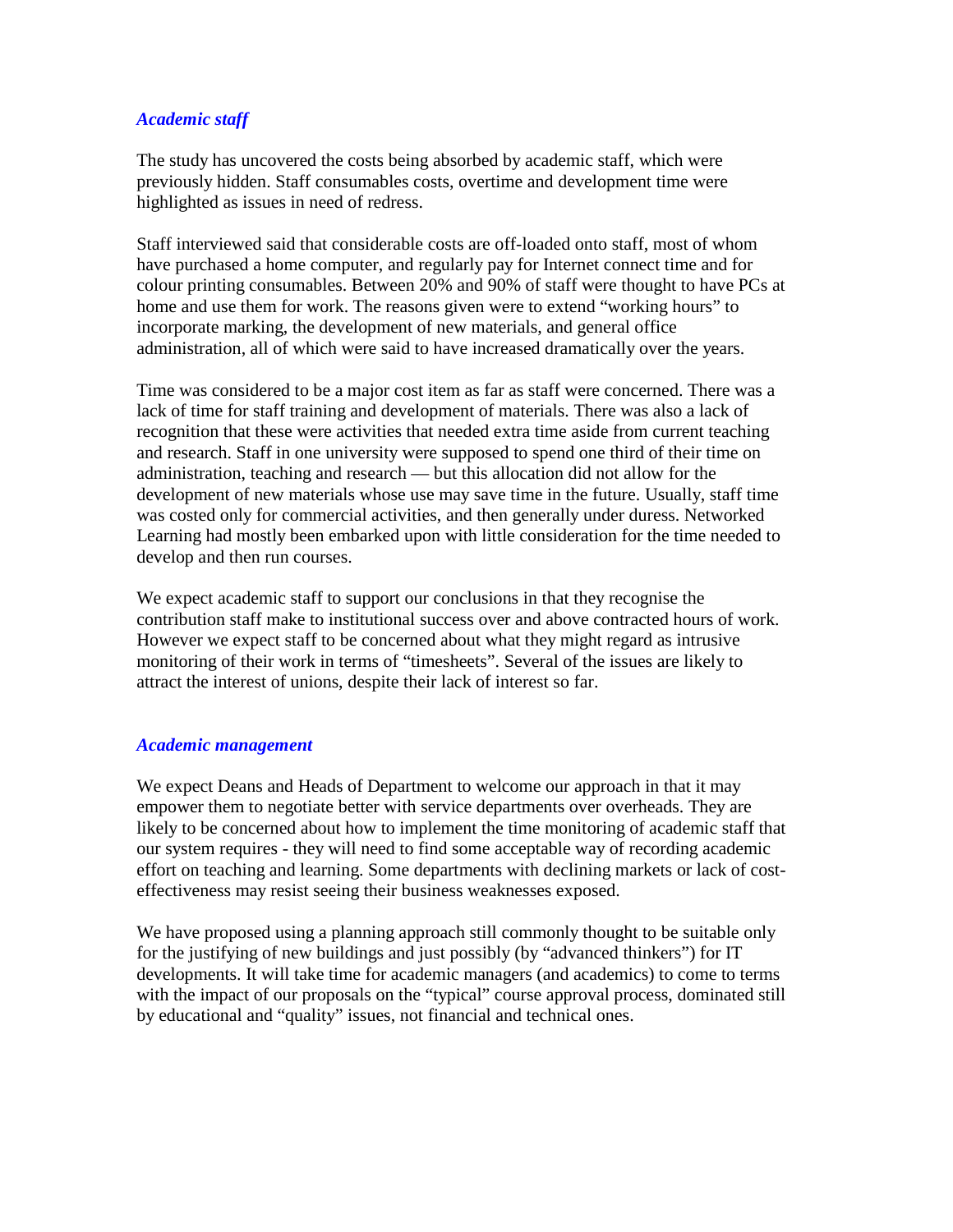Academic managers will have to learn to use the tools that are (slowly) being used by administrators to solve more general financial and management problems. They will need to engage in a creative dialogue with administrators using a common vocabulary.

## *Service departments (especially Library and Computing Service)*

We expect service departments to be concerned about moves towards charging for their facilities on a usage basis rather than by estimation. Already in the UK there has been concern about JISC charging universities for network traffic to the US, not just the general principle but also the specific method of usage-based charging.

### *Administration and finance staff*

In order to facilitate the necessary change in educators, the brunt of such additional work is likely to fall on administrators. A separate paper (Bacsich, 1999) covers this, but briefly, we see key impacts as follows on the main central departments:

- Finance: handling greater co-ordination with Funding Councils and other institutions over costing issues, including in collaborative projects.
- Planning: change managing the move towards a "finance-aware" model for planning courses which is much closer to that for buildings and IT than at present.
- Human Resources: more HR issues of academic workload, working hours, overtime, additional rewards, stress, home working, supply of university equipment for home use.
- Student Services: managing the "customer expectation" issues of students paying more, implicitly not just explicitly, towards their own learning.

### *Students*

Students are a key stakeholder — our work has confirmed this. However, student issues are not the subject of this paper. Briefly, our student survey showed that there is a disjunct between student beliefs — in essence, students believe that Networked Learning *increases* costs to them — and student behaviour — that coming to campus (and the time and cost it takes) is less and less attractive. Students seem to believe that, and act as if, time has an opportunity cost to them — in other words, they now behave like trainees in industry. Students also undertake more paid work and their ownership of personal computers is higher than generally recognised.

The NUS (1999) survey stated that the average student spends £89 on computer software and hardware per annum - our survey gave similar results; with the main justification being student fear that marks would be lost if assignments were not typed..

We would expect students, and student unions, to support the conclusions of our study.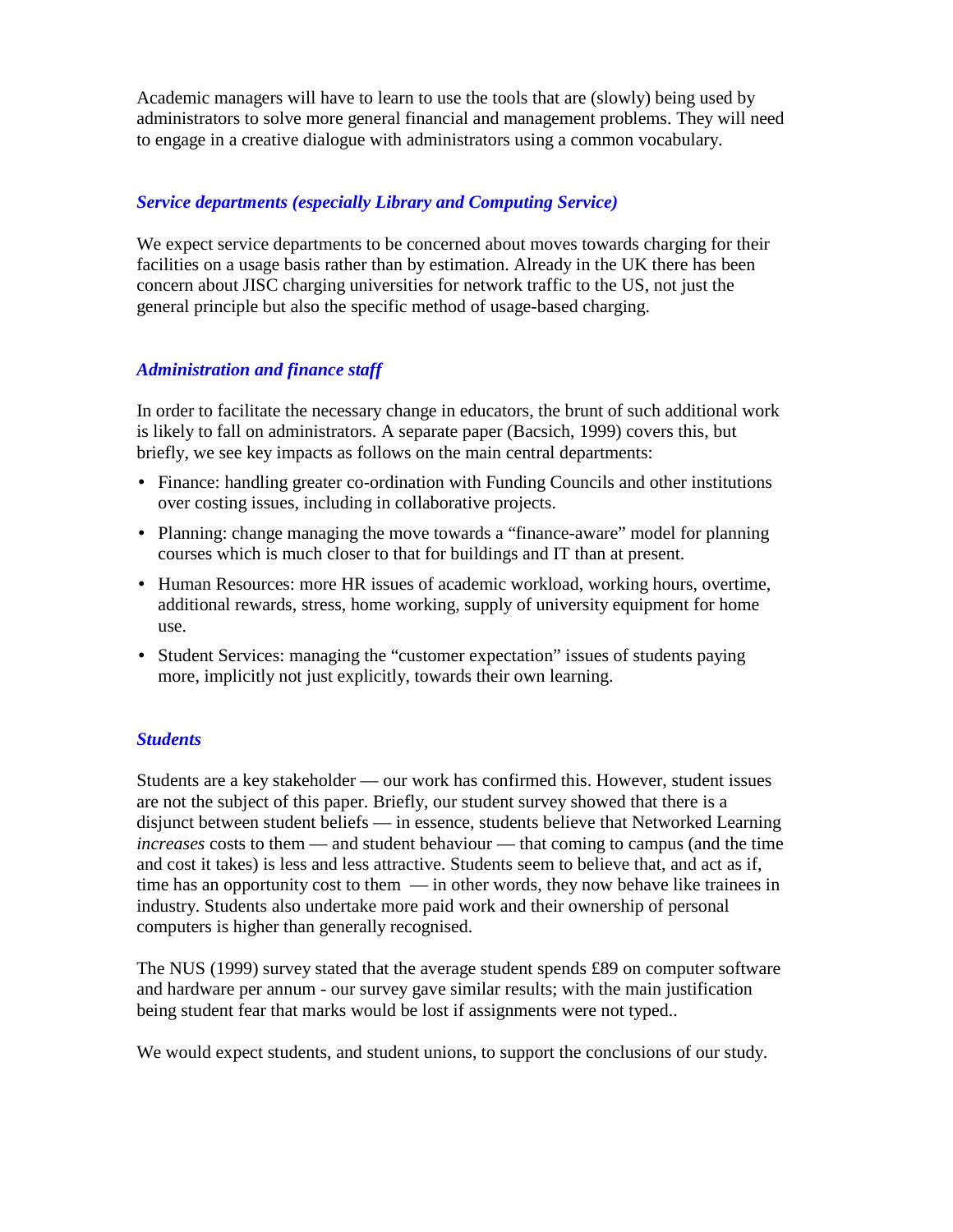## **Further work**

Among the follow-on studies we propose, one of the most interesting is the development of a joint approach with countries such as Australia with an approach to HE similar to the UK. This could be based on existing collaboration and expertise including Alexander (1998). The main issues to be looked at would in our view be on "harmonisation":

- concepts and vocabulary see Ehrmann (1999) for a US-centric view
- course life cycle development models
- financial categories as defined by Funding Councils
- activity breakdown of academic effort, in particular what is "teaching"?

Tables 2 and 3 show US-UK comparisons (JISC 1999).

|  | <b>Table 2:</b> UK-US comparison of academic activities |  |  |  |  |
|--|---------------------------------------------------------|--|--|--|--|
|--|---------------------------------------------------------|--|--|--|--|

| $UK = KPMG$                                                         | $US - Flashlight$                                                                                        |  |  |
|---------------------------------------------------------------------|----------------------------------------------------------------------------------------------------------|--|--|
| teaching, including main course undergraduate<br>and postgraduate   | teaching                                                                                                 |  |  |
| research, including grants, contracts and<br>general research       | research/scholarship, professional growth                                                                |  |  |
| other service activities including short courses<br>and consultancy | consulting/freelance work (in the UK,<br>freelance work would not usually be done<br>within "work time") |  |  |
| department administration and other<br>professional activities      | administration<br>other                                                                                  |  |  |
| faculty administration - and university<br>administration           | administration                                                                                           |  |  |

Table 3: UK-US comparison of budget categories in a typical university

| $UK = after HEFCE$       | $US - Flashlight$                                                       |  |  |
|--------------------------|-------------------------------------------------------------------------|--|--|
| Staff costs              | compensation (employee salaries and benefits)                           |  |  |
| Depreciation             | Hidden Costs (depreciation)                                             |  |  |
| Other operating expenses | Direct, Non-Personnel Services (e.g.<br>consumables)                    |  |  |
| Overhead                 | Hidden Costs (not depreciation) — buildings<br>costs and utilities etc. |  |  |

# **Acknowledgements**

The authors are grateful for funding from the Committee on Awareness, Liaison and Training of JISC (the Joint Information Systems Committee of the UK Higher Education and Research Funding Councils) and from Sheffield Hallam University. They would also